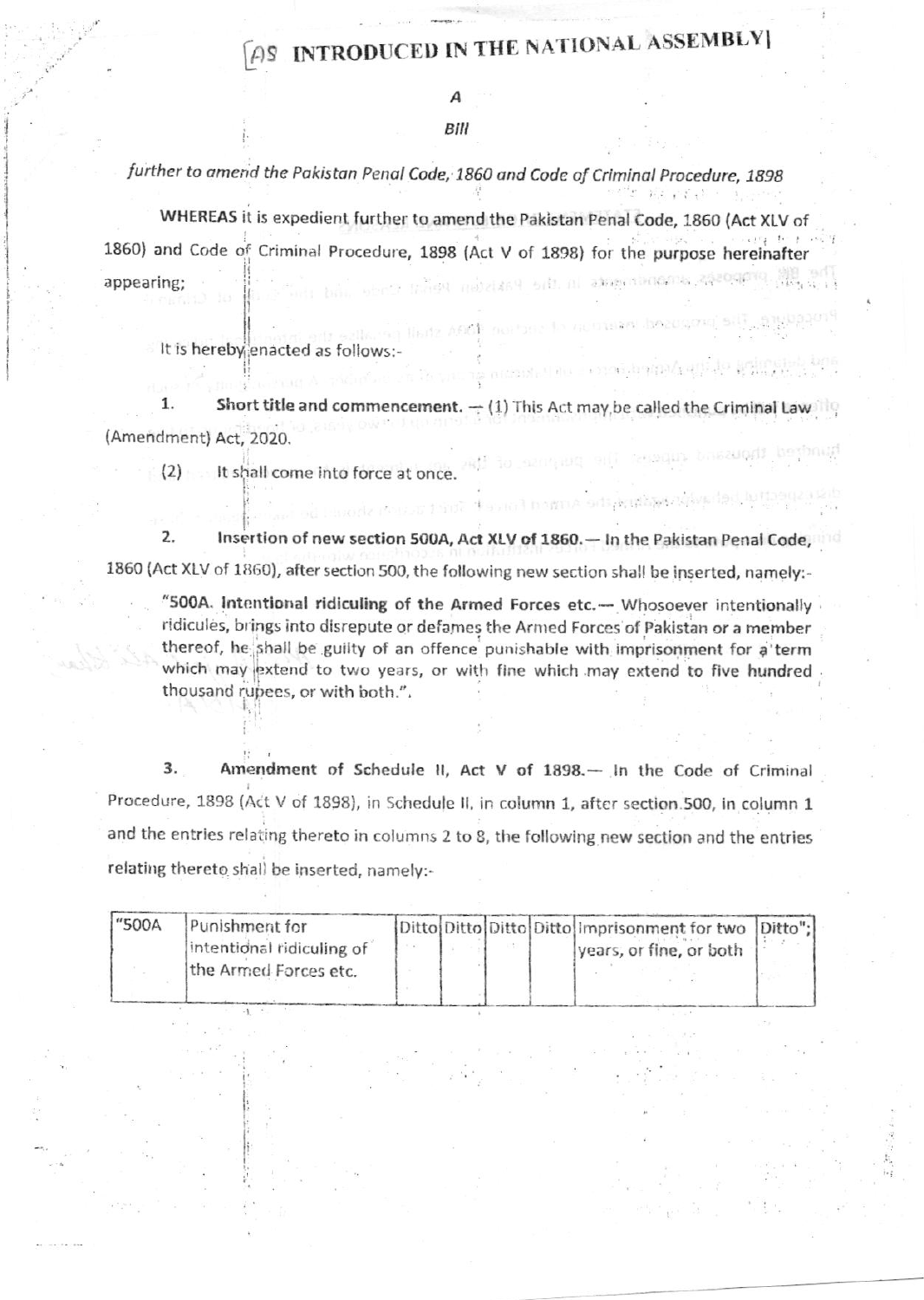#### OF OBJECTS AN **STATEMENT REASONS**

h Halenet (@14,11) (i)

21 한역12 A (22:49)

ala nyapati sa ngay

stili Mari

on e d'indificant dou

 $.450.1$ 

596 PAL 3

Core car.

网络网络 医急性 医心包

alland film of Abdroad Wile' entango sports de l planet as to decrease a contract bealgain," saily art liller by

同位 The Bill proposes amendments in the Pakistan Penal Code and the Code of Criminal  $r - 1314.$ Procedure. The proposed insertion of section 500A shall penalise the intentional ridiculing and defaming of the Armed Forces of Pakistan or any of its member. A person guilty of such offence will be punished with imprisonment for a term up to two years, or fined for up to five hundred thousand rupees. The purpose of this amendment is to prevent hatred and disrespectful behavior against the Armed Forces. Strict action should be taken against those bringing disrepute to the Armed Forces institution in accordance with the law.

 $1.21 -$ 

Mr. Anjad Ali Blau